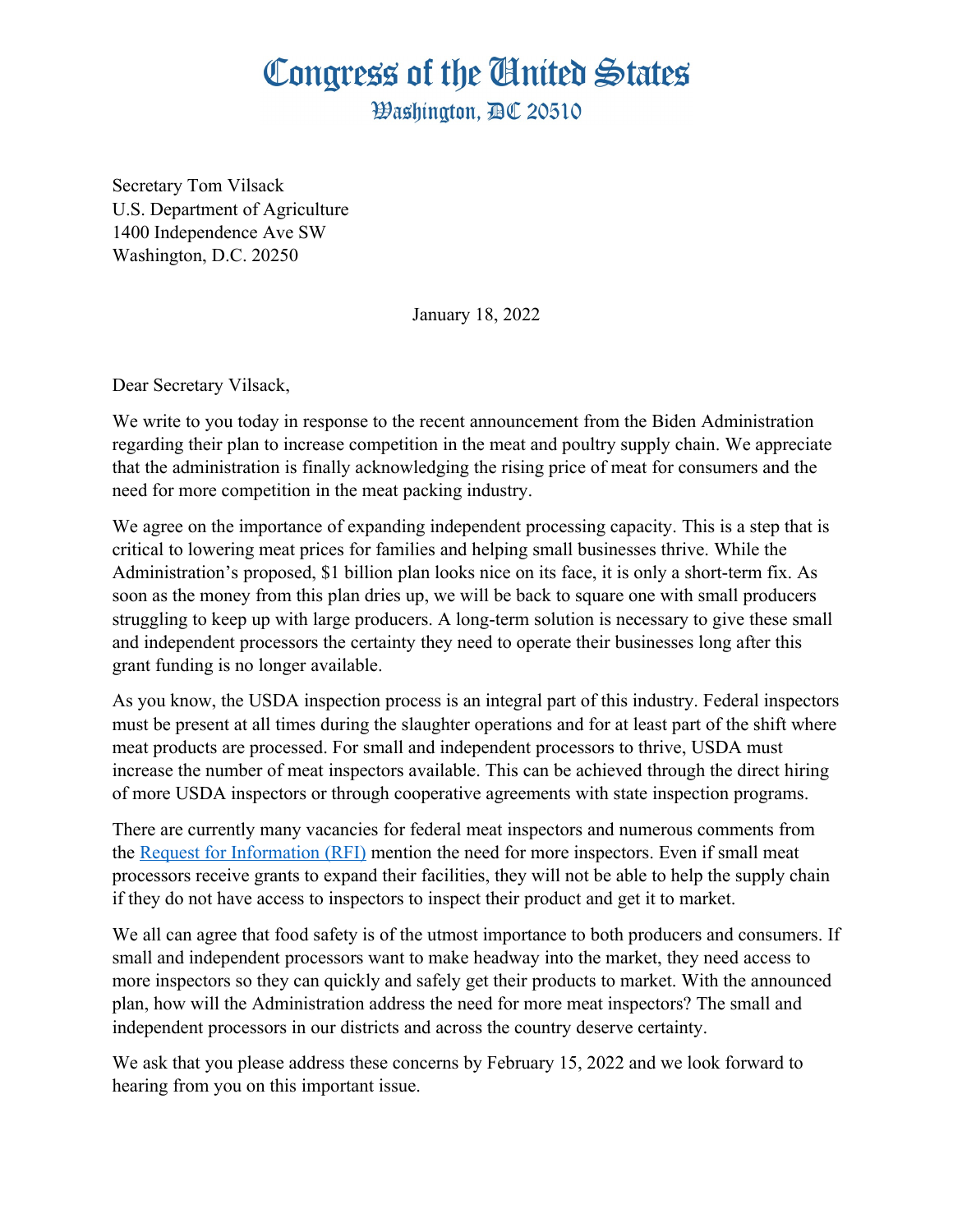Sincerely,

Toksagne Mill.

Markwayne Mullin Member of Congress

Kelly Armstrong Member of Congress

Madison Cauthon

Madison Cawthorn Member of Congress

en Cline

Ben Cline Member of Congress

Scott Frambly

C. Scott Franklin Member of Congress

 $\mathcal{L}$ 

Tom Cole Member of Congress

Mike Bost Member of Congress

Chines

Liz Cheney Member of Congress

Andrew S. Clyde

Member of Congress

Diana Harshbarger

Diana Harshbarger Member of Congress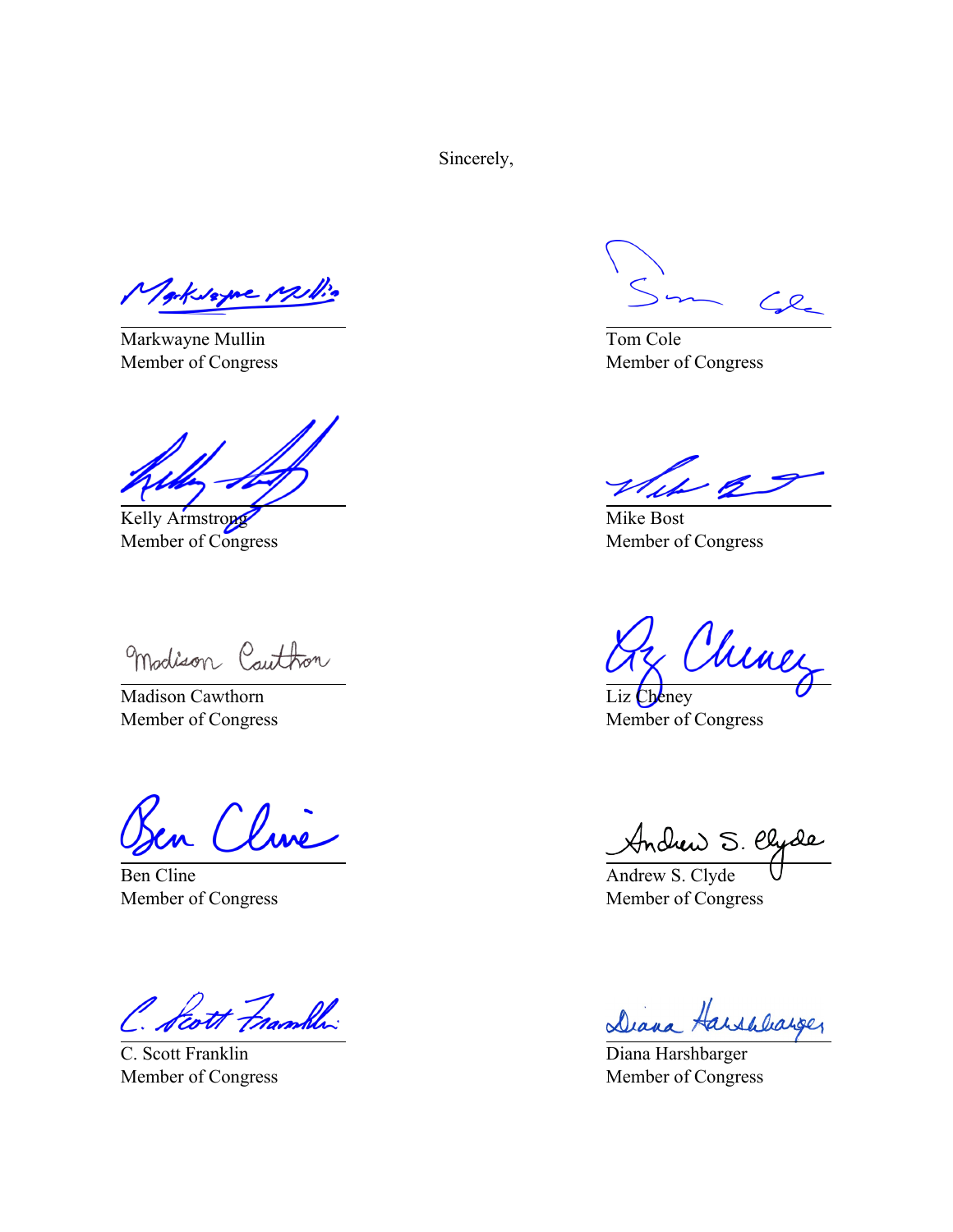$\overline{Y}$ vette Herrell Member of Congress

Mary E. Miller

Member of Congress

Bill Posey Member of Congress

ohn Ow Rose

John Rose Member of Congress

Jason Smith Member of Congress

Mariannette G Michel Marks<br>Mariannette Miller-Meeks, M.D. Member of Congress

Dan Newhouse Member of Congress

Carl John

Cathy McMorris Rodgers Member of Congress

Crarian Smiter

Adrian Smith Member of Congress

entat  $\overline{\phantom{a}}$ 

Chris Stewart Member of Congress